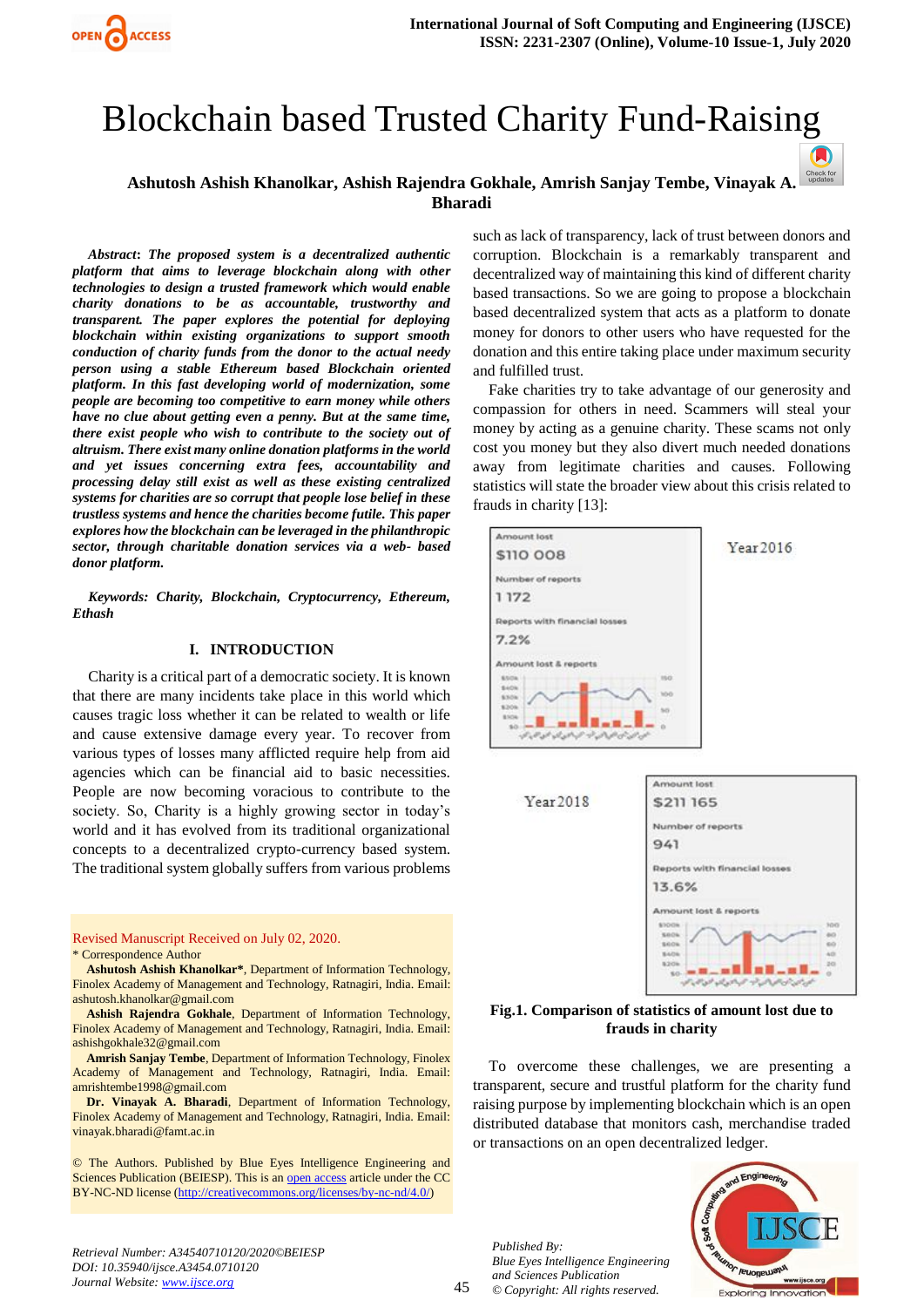Fake charity approaches occur all year round and often take the form of a response to real disasters or emergencies, such as floods, storms and earthquakes. Scammers will create their own charity name or pose as either member of well-known popular charities.

In spite of all the transparency that the charitable organizations are trying to incorporate, there still exists the distrust about the way in which this money is being put to practice.

In this proposed paper we present an interesting application of blockchain to build a trusted framework between charity sectors which is organized as follows: Section 1 includes introductory part of the system. In section 2 and 3, existing systems and work related to the topic has been described along with references of literature surveys. Section 4 includes results of the system and section 5 includes performance evaluation and feasibility analysis of the proposed charity fund raising system. While section 6 concludes our research works and future scope with references at the end.

## **II. REALATED WORK/LITERATURE SURVEY**

There are many charity fund raising system proposed till date to provide platform for secure and transparent transactions in charity sector. Here, we investigate the existing proposal of the charity fund raising in different fields and identify the research gaps.

Apurv Mehra et.al [2018] have proposed Vishrambh as a platform that aims to leverage blockchain along with other technologies to design a trusted framework which would enable philanthropic donations to be as accountable and transparent as direct charity [8].

Aksel Reiten et.al [2016] has proposed a system which aim to be distributed, verifiable, and transparent, using blockchain technology to meet these specifications. So the system utilizes recent developments in cryptography to design and create a transparent philanthropic microlending platform [1].

Rizal Mohd Nor et.al [2017] has concluded that there exist many online donation platforms in the world and yet issues concerning extra fees, accountability and processing delay still exist. So, he proposed a system which is a decentralized, authentic and transparent donation system to address these issues by implementing Blockchain [9].

Hadi Saleh et.al [2019] has proposed research paper that considers description of implementation of the platform for tracking donations based on blockchain technology. The System offers transparent accounting of operations donors, charitable foundations and recipients based on blockchain technology, charitable platform should provide transparent donation route, enable public users and donors to track and monitor where, when and to whom went resources of charity funds [5].

Ismail Yildirim and Eyyup Ensari Sahin [2018] has proposed research paper to summarize that based on trust, the insurance sector and the use of blockchain may seem contradictory. The research paper suggested that the blockchain technology will bring efficiency and allow for better policy pricing in insurance processes as well as better risk management. It will become an improved insurance compensation experience which will increase the trust factor placed on the sector [10]. Danushka Jayasinghe et.al [2012] ] has proposed research paper to summarize that explores how the blockchain can be leveraged in the philanthropic sector, through charitable donation services in fiat currency or Bitcoin via a web-based donor platform. By using the existing GSM network, an SMS based mobile payment system is proposed for provisioning the received donations [7].

Pratyush Agarwal et,al [2018] has proposed a system which is backed by cryptocurrency transactions, can be made to expand the system of charity being more transparent and trustworthy where the charity (in form of work) by individuals or organizations is done first and then that work can be sold later as a stock [4].

## **III. PROPOSED CHARITY FUND RAISING SYSTEM USING BLOCKCHAIN**

## **3.1 Objective**

An objective of the proposed Charity Fund Raising System is to provide transparent, secure and trustful platform for charity donations by minimizing the frauds and middle-party interference between the transactions.

**Transparency:** Accountability is an obligation or willingness by a charity to explain its actions to its stakeholders. Transparency is an obligation by a charity to publish and make available critical data about the organization.

**Trust:** To establish trust between different phases in the charity organizations like donors and charity organization members.

**Authenticity:** By validating and authentication of different stakeholders and user increases the transparency and trust in the charity field.

Security: To provide safe and secure charity transactions by minimizing third party frauds and interference is the main objective of this proposed system.

**Decentralization:** Decentralization of system helps organization to maintain transactions untouched and unchanged by any other member who maintains security and transparency.

## **3.2 Background Techniques and Tools**

In the proposed framework, we have implementing blockchain hyperledger consortium for decentralization purpose.

## **3.2.1 Ethereum software**

Ethereum which is completely open source is a public blockchain-based distributed computing platform and featuring smart contract functionality. Through its transaction-based state transitions it supports a modified version of consensus by Nakamoto. Ethereum platform generates a Blockchain whose token is Ether.

## **3.2.2 web3**

web3.js is a collection of libraries which uses HTTP or IPC connection and make it possible to interact with a local or remote ethereum node.

## **3.2.3 AJAX**

Ajax is a set of web development techniques. It is used to create asynchronous web applications by using many web technologies on the client side. By using Ajax, web applications can asynchronously send and retrieve data from a server in the background without interfering behaviour of the existing page.

*Published By: Blue Eyes Intelligence Engineering and Sciences Publication © Copyright: All rights reserved.*



*Retrieval Number: A34540710120/2020©BEIESP DOI: 10.35940/ijsce.A3454.0710120 Journal Website: www.ijsce.org*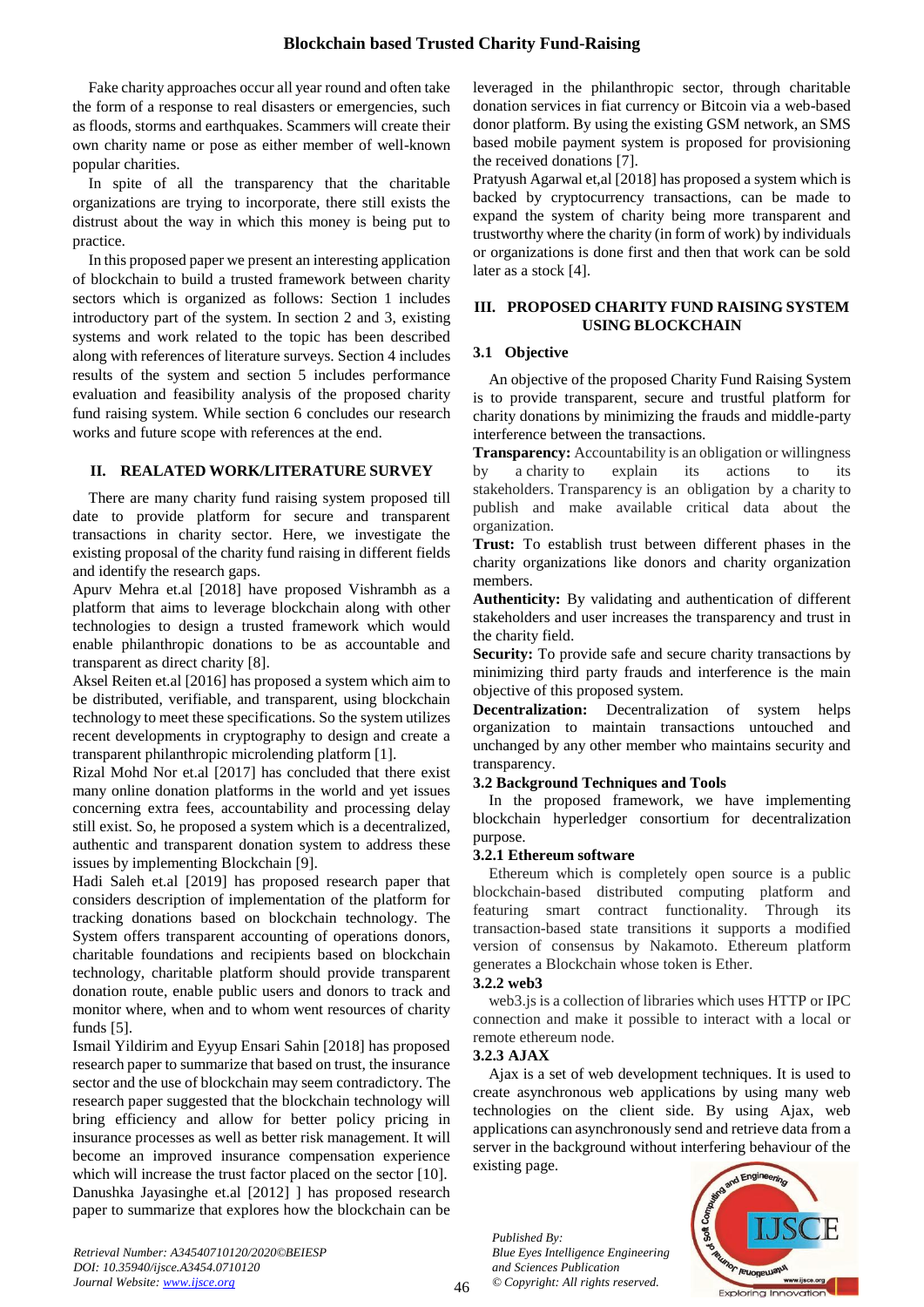

#### **3.3 Design of the Proposed System**

In the proposed system there are mainly three actors: Donor, Charity Organization and Needy Person. Needy person can request for required amount of funds to the Charity Organizations. Charity Organizations displays all of the fund requests to Donors. Donors can choose the particular cause from respective list and can donate amount. Donor will get the final receipt for his donation which contains all the wallet addresses along with transaction hash. All this transaction process is decentralized and maintained under Blockchain ledger. The charity organization can check the status of events that has been created similarly needy person can also check the status of the events that he/she requested to charity organization.

- 1. In the proposed system, a donor can make their donation via a Donor Platform.
- 2. Each charity on the donor platform has a wallet address which is nothing but a public key generated using Elliptic-curve cryptography.
- 3. Donors can use their dedicated wallet to donate, or use at currency that gets converted to Crypto-Currency.
- 4. When transaction takes place, the signature will be verified again and if the result is valid then only transaction will be approved and after that transaction will be added to blockchain.
- 5. Once a donation is made, the donor can query the blockchain to see whether the donated funds have been used or not.
- 6. The charity then uses the donations to allocate financial aid to individual beneficiaries.

In our proposed system whenever transaction happen between donor and charity it will be send to one of the node which is a 'miner node' on blockchain. Before adding any transaction on the ledger it gets verified. To verify transaction the node solves the problem which is a mining process and transaction has been added to blockchain and it gets its corresponding block number. Ethereum contains the proof of algorithm called Ethhash, It finds out a nonce input to the algorithm. Time needed to find a nonce depends on the threshold. The average time taken by block mining in Ethereum is about 15 seconds. The winning miner will be rewarded with consistent block reward of 5.0 Ether. After this, the blockchain ledger on other nodes will get updated according to the subsequent transactions [12]. Basically, the donors and charity are the clients who basically do the transaction on blockchain so that each transaction will provide transparency between clients.

#### **IV. RESULTS**

| <b>EW</b> Wretown PowerShall                                                                                                                                                                                                                                                                                                                                                                                                                                                                                                                                                                                                                                                                                                                                                                                                                                                                                                                                                                                                                                                                                                                                                                                                                                                                                                         | $-72$                                                                                                                                                                                              | <b>O</b> Weblin |                                                                       |      |    |  |
|--------------------------------------------------------------------------------------------------------------------------------------------------------------------------------------------------------------------------------------------------------------------------------------------------------------------------------------------------------------------------------------------------------------------------------------------------------------------------------------------------------------------------------------------------------------------------------------------------------------------------------------------------------------------------------------------------------------------------------------------------------------------------------------------------------------------------------------------------------------------------------------------------------------------------------------------------------------------------------------------------------------------------------------------------------------------------------------------------------------------------------------------------------------------------------------------------------------------------------------------------------------------------------------------------------------------------------------|----------------------------------------------------------------------------------------------------------------------------------------------------------------------------------------------------|-----------------|-----------------------------------------------------------------------|------|----|--|
| Windows PowerShell<br>Copyright (C) Microsoft Corporation, All rights reserved.                                                                                                                                                                                                                                                                                                                                                                                                                                                                                                                                                                                                                                                                                                                                                                                                                                                                                                                                                                                                                                                                                                                                                                                                                                                      |                                                                                                                                                                                                    | $\mathbf{C}$    | O File D;/Final Project_1/Web3JsPractice  ★ ●                         | 11 1 | еv |  |
| PS Coloberstoners geth ->datadir "Internacional Lait "Internacionalizacion"<br>(44-81 21:17:52.200) Naximum peer count<br>[04-01 21 17:52.530] Allocated cache and file handles<br>[04-01 21:17:52-690] Writing custom genesis block<br>[04-01 21:17:52.725] Persisted trie from memory database<br>ONE ON THE SECOND PROPERTY OF STREET<br>(04-01 21:17:52.009] Successfully wrote genesis state<br>- GGSGab Mc158<br>[04-01 21:17:52.061] Allocated cache and file handles<br>ai\\peth\\lightchaindata -16.000in -16<br>[04-01 21:17:52.969] Writing custom genesis block<br>[04-01]21:17:52.987] Persisted trie from momory database<br>. TO A RELEASE A REPORT OF A RELEASE AND DESCRIPTION OF A RELEASE OF A RELEASE OF A RELEASE OF A RELEASE OF A RELEASE OF A RELEASE OF A RELEASE OF A RELEASE OF A RELEASE OF A RELEASE OF A RELEASE OF A RELEASE OF A RELEASE<br>[04-01 21:17:53.048] Successfully wrote genesis state<br><b>HASANA MC15R</b><br>PS Colusershiners geth codatadir "minithermentalism" constantial 1234 corporations and<br>console 2>console.log --- rpcapi eth.web3.personal.net<br>rnccorxdonain. ""<br>Welcome to the Geth JavaScript console!<br>instance: Geth/v1.9.12-stable-t6f1cBic/windows-amdb1/go1.13.8<br>at block: 0 (The Jan 01 1970 05:30:00 GMT+0530 (15T))<br>datadir: Dilethereum\data1 | <b>COUNTY LINE</b><br><b>COLLAGE</b><br>-D:\\ethereum\\dat<br><b>STAGE</b><br>mit more echaindata<br>-Di\lethoreum\\dat<br>databas<br>140 1111-00-008 111-101<br>-lightchaindata<br><b>Address</b> |                 | Web3.js<br>Nodelnfo<br>Geth/v1.9.12-stable-b6<br>Balance<br>Account : |      |    |  |
| modules: admin:1.0 debug:1.0 eth:1.0 ethash:1.0 miner:1.0 net:1.0 personal:1.0 rpc:1.0 tupos<br>1:1.0 w61:1.0<br>ath.blocksunber                                                                                                                                                                                                                                                                                                                                                                                                                                                                                                                                                                                                                                                                                                                                                                                                                                                                                                                                                                                                                                                                                                                                                                                                     |                                                                                                                                                                                                    |                 | Balance 0                                                             |      |    |  |
| admin.nodeInfo                                                                                                                                                                                                                                                                                                                                                                                                                                                                                                                                                                                                                                                                                                                                                                                                                                                                                                                                                                                                                                                                                                                                                                                                                                                                                                                       |                                                                                                                                                                                                    |                 |                                                                       |      |    |  |
| enode: A root. //directed adapted city in particular constitues and transmission (bluradultuble)<br>the intransistance of California, Santa<br>enri<br>and a hotel daily to period 1 them more clear?<br>Dymentical-Interpolity                                                                                                                                                                                                                                                                                                                                                                                                                                                                                                                                                                                                                                                                                                                                                                                                                                                                                                                                                                                                                                                                                                      |                                                                                                                                                                                                    |                 | <b>Block Number</b>                                                   |      |    |  |
| 14: 'enable Distribution increased any nature relations them in this line bear',<br>too "tiris sin".<br>listenAddr:<br><b>Samuel</b><br>same: "nethral form stickle before the common metal priors of ,<br>ports: f<br>discovery:                                                                                                                                                                                                                                                                                                                                                                                                                                                                                                                                                                                                                                                                                                                                                                                                                                                                                                                                                                                                                                                                                                    |                                                                                                                                                                                                    |                 | Block Info:                                                           |      |    |  |

**Fig.3.1. Running the geth command to connect to the mainnet network**

| EW Windows PowerShall                                                                                                                                                                                                                                                                            | n.<br>×<br>$\Theta$ Web 3js                                |                                             |           |
|--------------------------------------------------------------------------------------------------------------------------------------------------------------------------------------------------------------------------------------------------------------------------------------------------|------------------------------------------------------------|---------------------------------------------|-----------|
| PS Columerslumers geth --datadir<br>console 2>console.log --rocani eth.web1.personal.net<br>rocconsdomain."<br>Welcome to the Geth JavaScript consolel                                                                                                                                           | --network1d 1234 --rpc --rpcport 8545 --<br>$\overline{c}$ | D File   D:/Final_Project_1/Web3JsPractice- | ŵ<br>$+1$ |
| instance: Geth/v1.9.12-stable-b6fic@dc/windows-amd64/go1.13.8<br>at block: 0 (Thu Jan 01 1970 05:30:00 GMT+0530 (IST))<br>datadir: D:\ethereum\data1<br>modules: adminitie debugit.0 ethicid ethashii.0 minorit.0 netil.0 personalii.0 rpcii.0 tupoo<br>$1:1.0$ web3 $:1.0$<br>> eth.blooksumber |                                                            | Web3.js                                     |           |
| admin.nodeInfo                                                                                                                                                                                                                                                                                   |                                                            | Nodelnfo                                    |           |
| enoted Constant District and Machinery Controller and Handle Carlisler and Publishers Handler<br>USUnice-Go) mencintrates acceptantis establish<br>enr:<br>subject and probabilities and the contract of the                                                                                     |                                                            | Getty1.9.12-stable-b6                       |           |
| Syllippercice bisherif<br>"en die Einstein Antoise Status und eine Provincial besicht der Seiten Seiten<br>Ed:<br>ist for a sity<br>listenAddr: "I it control",<br>MANY THURSDAY STREET REPORT OF A REPORT OF SURFACE OF                                                                         |                                                            | Balance                                     |           |
| ports: {<br>discovery:<br>listener:<br>۱.                                                                                                                                                                                                                                                        |                                                            | Account                                     |           |
| protocols: {<br>ethi<br>config: {<br>chainid: mill.<br>elptStHash:                                                                                                                                                                                                                               |                                                            | Balance 0                                   |           |
| ۰.<br>difficalty:<br>٠<br>generis: "contributions, and the contract different information theories of the<br>mail content Chich, Mass of in United Statistics (Thanks 151)<br>head:<br>network:                                                                                                  |                                                            | Block Number:                               |           |
|                                                                                                                                                                                                                                                                                                  |                                                            | Block Info:                                 |           |
|                                                                                                                                                                                                                                                                                                  |                                                            |                                             |           |

**Fig.3.2. The nodeInfo administrative property to know all the information about the running Geth** 



**Fig.3.3. Creating new accounts for performing transactions**



**Fig.3.4. Checking connected peers and starting the miner**



*Retrieval Number: A34540710120/2020©BEIESP DOI: 10.35940/ijsce.A3454.0710120 Journal Website: www.ijsce.org*

*Published By: Blue Eyes Intelligence Engineering and Sciences Publication © Copyright: All rights reserved.*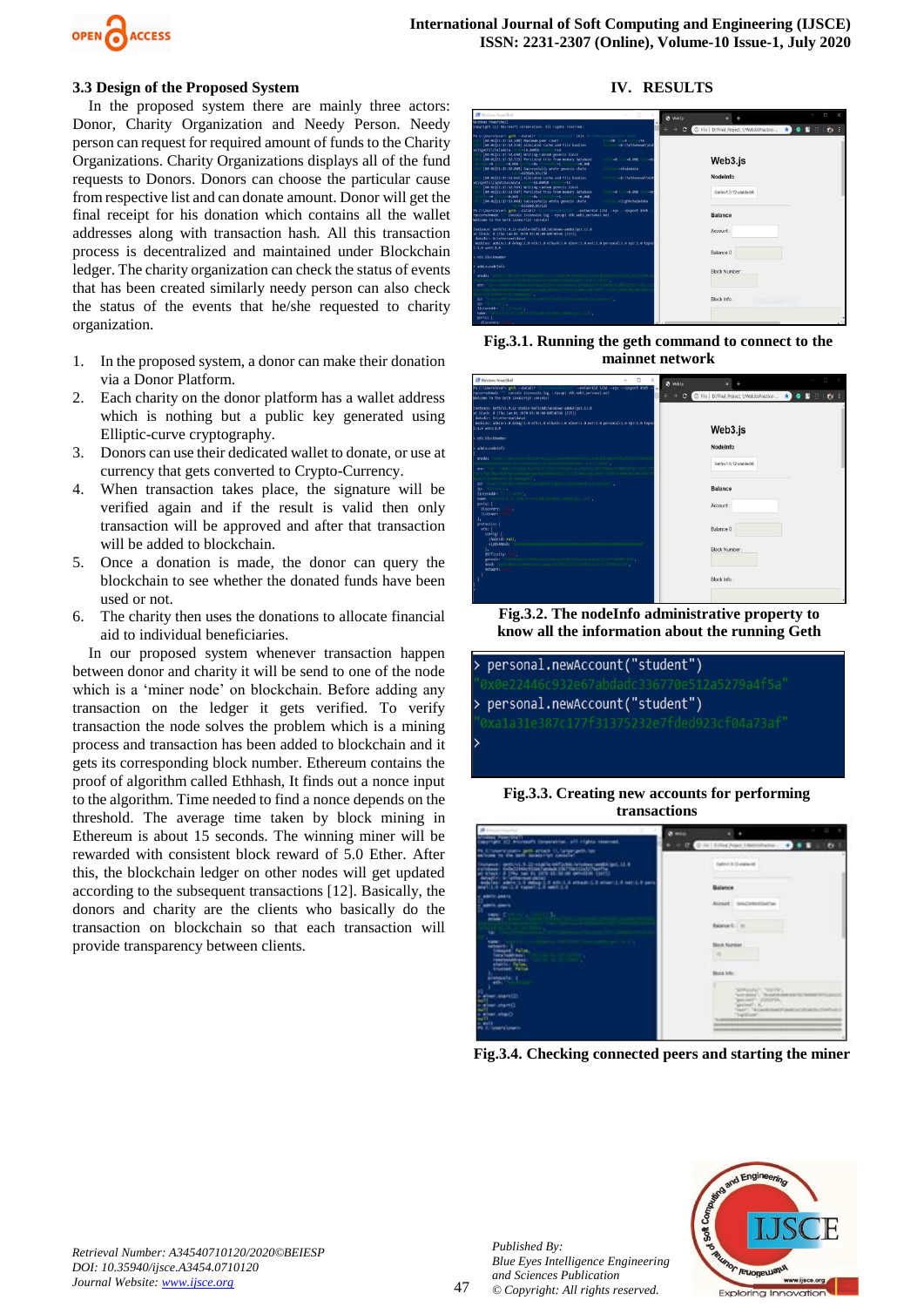# **Blockchain based Trusted Charity Fund-Raising**



**Fig.3.5. Committing and sealing new blocks after starting miner and successful transaction**



**Fig.3.6. Details of random Ethereum Block**

|                                         | Balance                                                                                                                                                                                                           |
|-----------------------------------------|-------------------------------------------------------------------------------------------------------------------------------------------------------------------------------------------------------------------|
| Account                                 | 0x0x22446c932e57abdadC336770E513A5279u4f5a                                                                                                                                                                        |
| Balance 0                               | 319                                                                                                                                                                                                               |
| <b>SAN GUILD</b><br><b>Block Number</b> | $\overline{a}$                                                                                                                                                                                                    |
| Block Info:                             |                                                                                                                                                                                                                   |
|                                         | "AIPENNING": "ENGIN";<br>"sylvalista": "indaktionimissimistimissimistimissimismissimistimi";<br>"gentials": 1202001.<br>"governi's it.<br>"NAM") "PealWilliams-L'ISINTEETHIALLIA ESITTLIAI 2013alainen (HAMelTY", |
|                                         | "ligitloss":                                                                                                                                                                                                      |
|                                         | Check Balance                                                                                                                                                                                                     |
| Balance                                 |                                                                                                                                                                                                                   |
| Account                                 | 0w1x11E3E1v17701376233x7t0ED923Cf6A4134f                                                                                                                                                                          |

**Fig.3.7. Account details by using web3 interface on browser**



**Fig.3.8. GUI for the Home Page**

*Retrieval Number: A34540710120/2020©BEIESP DOI: 10.35940/ijsce.A3454.0710120 Journal Website: www.ijsce.org*



**Fig.3.9. GUI for the Ethereum Wallet**



**Fig.3.10. GUI of all event lists to view for Donor**



**Fig.3.11. GUI for the Charity Organization to create event**

| Make Roquest View Evert Status                                         |                                                                               | A whatrot khanchar@gmail.com =     |
|------------------------------------------------------------------------|-------------------------------------------------------------------------------|------------------------------------|
| <b>Tarriers Presser Setuping</b><br>Covid-19                           | Date &<br>Donor Mallet Address<br>Circle<br>Time                              | <b>Charlity</b><br><b>Name</b>     |
| 363647-01<br>\$7000<br>٠<br><b>PURCHASES</b><br><b>TOTAL GOAL</b><br>٠ | DR29-05- Covid-<br>EXAETIAREMENT 365<br>7564AAF214E7E755658<br>29<br>11:53:27 | Barclays<br>Premier<br>085F6285A5K |
|                                                                        |                                                                               |                                    |
|                                                                        |                                                                               |                                    |
|                                                                        |                                                                               |                                    |

**Fig.3.13. GUI for the users to view the status of corresponding events**

# **V. R EQUIREMENT ANALYSIS**

Scandals have hit confidence within the charity sector. Due to this there is a need of trusted system between the users i.e. Donor and a Charity. Blockchain and cryptocurrency can be one of the solutions to tackle this issue by implementing accountability and transparency. We are proposing a Blockchain based Charity Fund raising system where user demands a trustful and open transactional process. There should be a clear and direct communication between different phase levels in charity like donors, various organizations and actual needy persons.

*Published By: Blue Eyes Intelligence Engineering and Sciences Publication © Copyright: All rights reserved.*

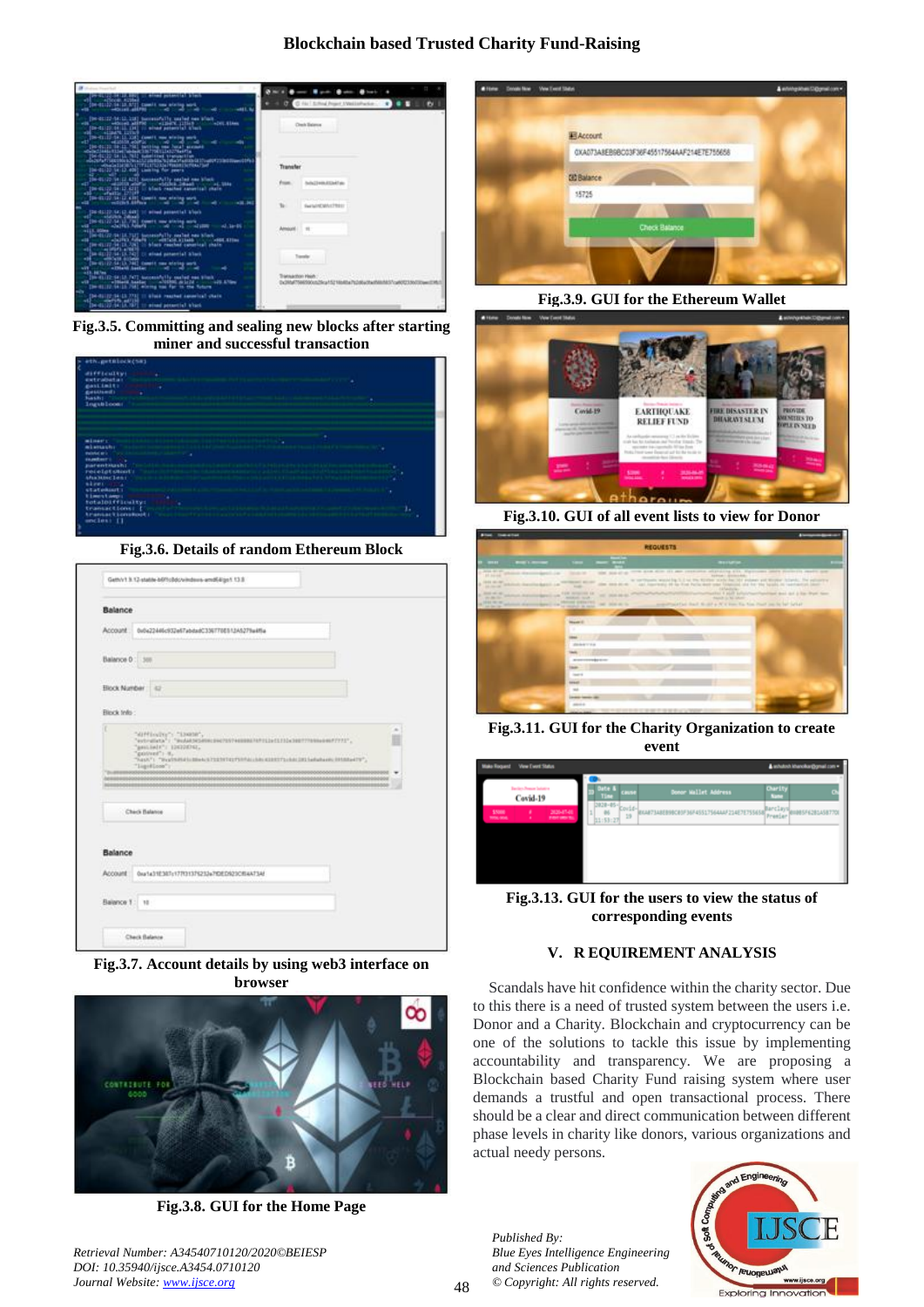

| <b>Author</b>                             | $R1$ | R <sub>2</sub> | R3 | R <sub>4</sub> | R <sub>5</sub> | R <sub>6</sub> | R7 | R <sub>8</sub> |
|-------------------------------------------|------|----------------|----|----------------|----------------|----------------|----|----------------|
| Apurv Mehra<br>et.al [8]                  |      |                |    |                |                |                | Х  |                |
| Aksel<br>Reiten, et.al<br>$[1]$           | X    | $\checkmark$   |    |                | X              | X              |    |                |
| Rizal Mohd<br>Nor et.al [9]               |      |                |    | X              |                |                |    |                |
| <b>Ismail</b><br>Yildirim et.al<br>$[10]$ |      |                |    |                | Х              |                | X  |                |
| Pratyush<br>Agarwal et, al<br>$[4]$       | X    |                |    |                |                | X              |    |                |
| Danushka<br>Jayasinghe<br>et, al [7]      |      | X              |    |                |                |                | X  | Х              |
| Proposed<br>System                        |      |                |    |                |                |                |    |                |

**Table- I: Comparison of the proposed framework with the existing works in terms of fulfilling the requirements:**

 $\checkmark$  Fulfilled,  $\checkmark$  not fulfilled

**R1:** The system should be clear about shorter-term outcomes that will contribute to impact, the long-term impact the charity wants to achieve and the and how the charity's work will going to affect these outcomes. Organizations, trustees and those other which are using the charity should understand and work towards the real change theory, which should be published and disseminated.

**R2:** Giving confidence to people about the factor that the charity understands what it is trying to achieve and how it will do the same. It demonstrates that the charity is regulate with the latest thinking around what works in dealing with the particular social or environmental issue. We can strengthen the mind set of various donors by implementing higher level authenticity and security measures in charity.

**R3:** The transactional details as well as flow of charity fund through various stages of actors must be transparent to every actor and stakeholders.

**R4:** System requires experimenting with different methods of consensus algorithms such as proof of stake or proof of importance to achieve faster verifications of transactions.

**R5:** The main requirement of this system is to build a trustful platform for charity donations by eliminating traditional third party actors responsible for interfering the transactions leading to different frauds by implementing Smart Contracts. **R6:** From point of view of different stakeholders, by

providing complementary services, reducing fragmentation or allowing proven interventions to reach more people, sometimes collaboration within or across sectors, can be the best way to achieve results. Charities should understand how their own actions relate to the work of others and their role within a sector. By looking for collaboration where it is relevant and productive, we can expect charities to have a clear sense of increasing their impact.

**R7:** Providing a web based platform for blockchain based system to eliminate the limitations caused by hyperledgers.

**R8**: Users also demand that the charity's fundraising should be cost-effective, sustainable and should align with the charity's mission and values. Trustees need to be comfortable with all the procedures along with agreed policies and confident that they are being followed. This includes meeting the regulatory requirements but also consideration of the moral issues.

By undertaking all of these requirements we tried to achieve a transparent, trustful, open and secure charity fund raising platform from the view of providing immediate help to the actual needy persons or organizations.

#### **VI. CONCLUSION AND FUTURE WORK**

We have proposed a system using Blockchain along with cryptocurrency for charity work to make it more transparent through a decentralized system. Urbanization has made a lot of people more concerned about others and this has made a lot of people altruistic. But at the same time there are also people who want to ultimately make illegal money in the process. This system will provide both the requirements which are better authenticity and security. Also, it will provide with a trusted system and will make the entire process more transparent. This will help get rid of middle men between donors and charity doers.

Because the system does not rely on an intermediary to transfer funds, the speed and cost for handling aid is reduced. The scope of the Blockchain technology is limited due to the unawareness of value of Cryptocurrency. In a scenario where the banking economy can be collapsed, Crypto-Currency will be the only viable option. System can be expanded at global environment. The philanthropic model could be applied in different situations e.g. when smartphones and Internet connectivity are unavailable. The decentralized and democratic structure of especially the open source blockchain platforms prove problematic due to the challenges involved in ensuring these updates are installed at each node. This, in turn, may lead to forking.

## **REFERENCES**

- 1. A. Reiten, A. D'Silva, F. Chen and K. Birkeland, "Transparent Philanthropic Microlending", Final Project - 6.857 Network and Computer Security - Spring 2016,Massachusetts Institute of Technology.
- 2. M. H. Miraz, and M. Ali," Applications of Blockchain Technology beyond Cryptocurrency ", Annals of Emerging Technologies in Computing (AETiC) Vol. 2, No. 1, 2018.
- 3. R. Bunduchi, K. Symons, and C. Elsden," Adding value with blockchain: an explorative study in the charity retail sector",June 2018.
- 4. P. Agarwal, S. Jalan, A. Mustafi," Decentralized and financial approach to effective charity ",2018 International Conference on Soft-computing and Network Security (ICSNS).
- 5. Hadi Saleh, Sergey Avdoshin, Azamat Dzhonov," Platform for Tracking Donations of Charitable Foundations based on Blockchain Technology" Actual Problems of Systems and Software Engineering (APSSE), 2019.
- 6. S. T. Aras, V. Kulkarni," Blockchain and Its Applications A Detailed Survey ", International Journal of Computer Applications (0975 – 8887) Volume 180 – No.3, December 2017.
- 7. D. Jayasinghe, S. Cobourne, K. Markantonakis, R. N. Akram and K. Mayes," Philanthropy On The Blockchain", 2012.

*Published By: Blue Eyes Intelligence Engineering and Sciences Publication © Copyright: All rights reserved.*



*Retrieval Number: A34540710120/2020©BEIESP DOI: 10.35940/ijsce.A3454.0710120 Journal Website: www.ijsce.org*

49